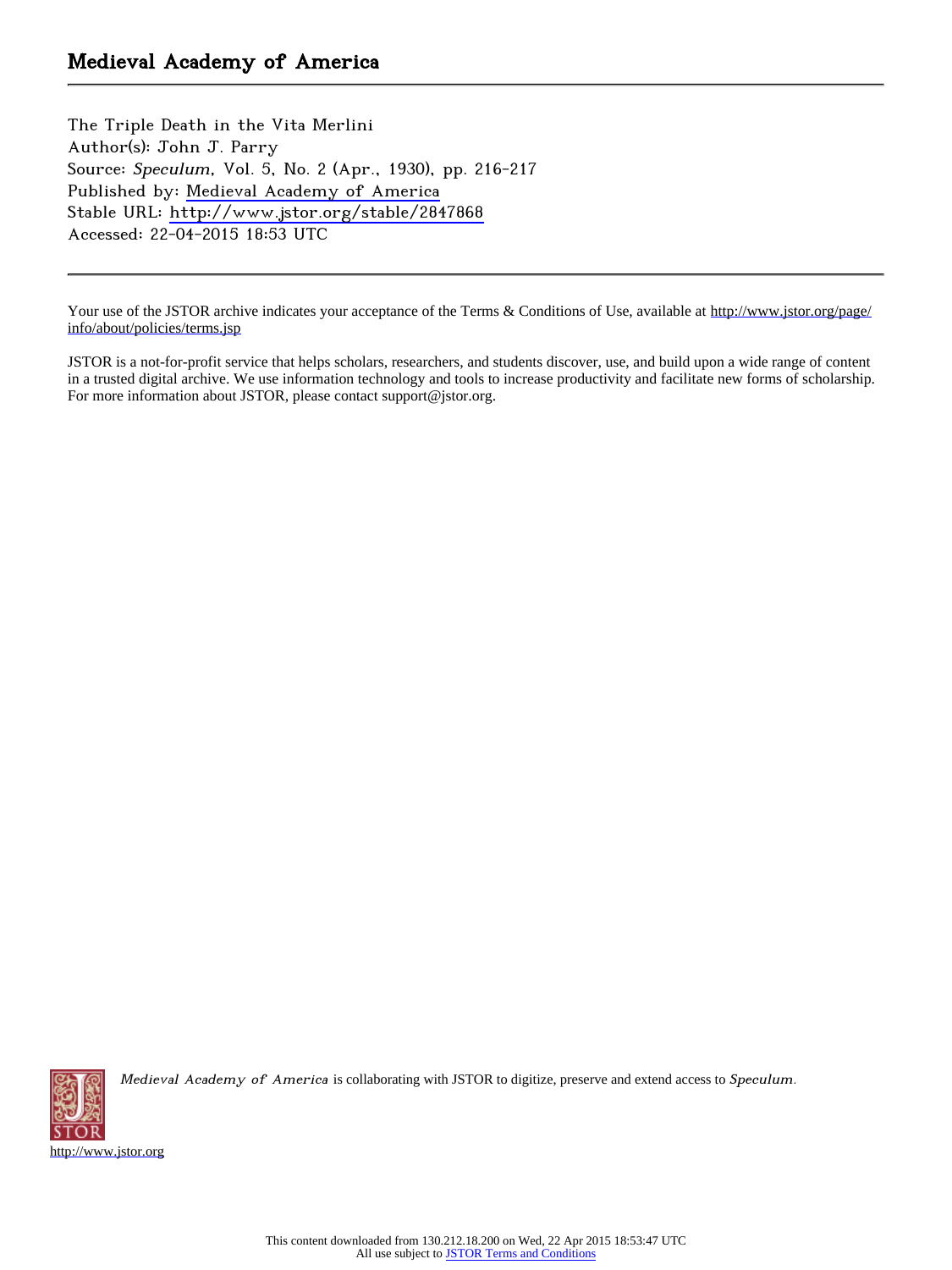## 216 Notes

## THE TRIPLE DEATH IN THE VITA MERLINI

In the Vita Merlini, attributed to Geoffrey of Monmouth, is a passage (11. 305-346, 391-415) which tells how Merlin's sister Ganieda, wishing to show that her brother possessed no supernatural powers, asked him to tell her what sort of death one of the boys present was to die. Merlin said that he would die by falling from a high rock. She sent the boy away, telling him to put on different clothes, and when he returned again asked Merlin to predict the manner of his death. This time Merlin said that the boy would meet with a violent death in a tree, evidently intending his hearers to understand this to mean that he would be hanged. A third time Ganieda had the boy brought in, this time disguised as a girl, and this time Merlin predicted that he (or she) would die in the river. In spite of the incredulity of all, the prophecy came true, for years later while the boy was hunting he fell from a rock, his foot caught in a tree, and his head was submerged in the stream.

> Sicque ruit, mersusque fuit, lignoque pependit, Et fecit vatem per terna pericula verum.

Some time ago, when editing the Vita Merlini, I suggested that this story had a Celtic source, adducing as evidence the very similar stories told of Lailoken in what seems to be a fragment of a lost life of Saint Kentigern, and of Twm Ieuan ap Rhys in Welsh popular tradition as recorded by Iolo Morgannwg.1 Both stories were late and could not, in their present form, have been used by Geoffrey, but neither seemed to be derived from the Vita Merlini and  $\tilde{I}$  cited them as evidence that some such story was current among the Celts and that from them Geoffrey might have obtained it as he did other material in his poem. In so doing however I failed to take account of the fact that there is an even closer parallel to be found in continental Latin literature previous to Geoffrey and there is no indication that this latter rests upon any Celtic foundation.

Hildebert, Bishop of LeMans, whose work was not unknown in England in Geoffrey's time, has two poems on the subject of the birth and death of a certain abnormal individual.2 Both bear striking resemblances to Geoffrey's work, the longer being perhaps slightly the nearer. In each we have the prophecy of three deaths for one man. One of them, the drowning, is the same as in the Vita Merlini and the two Celtic stories; the second, the death in the tree, is the same in all except the Kentigern fragment, which

<sup>1</sup> Iolo Manuscripts (2d ed., Liverpool, 1888), pp. 202 and 616.

 $2$  For a discussion of the authorship of these poems see Histoire littéraire de la France,  $xI$  (2d ed.), 397-399; the parallel with the Vita Merlini is pointed out on p. 756. poems themselves are printed in Patr. Lat. cLXXI, 1445-1446.